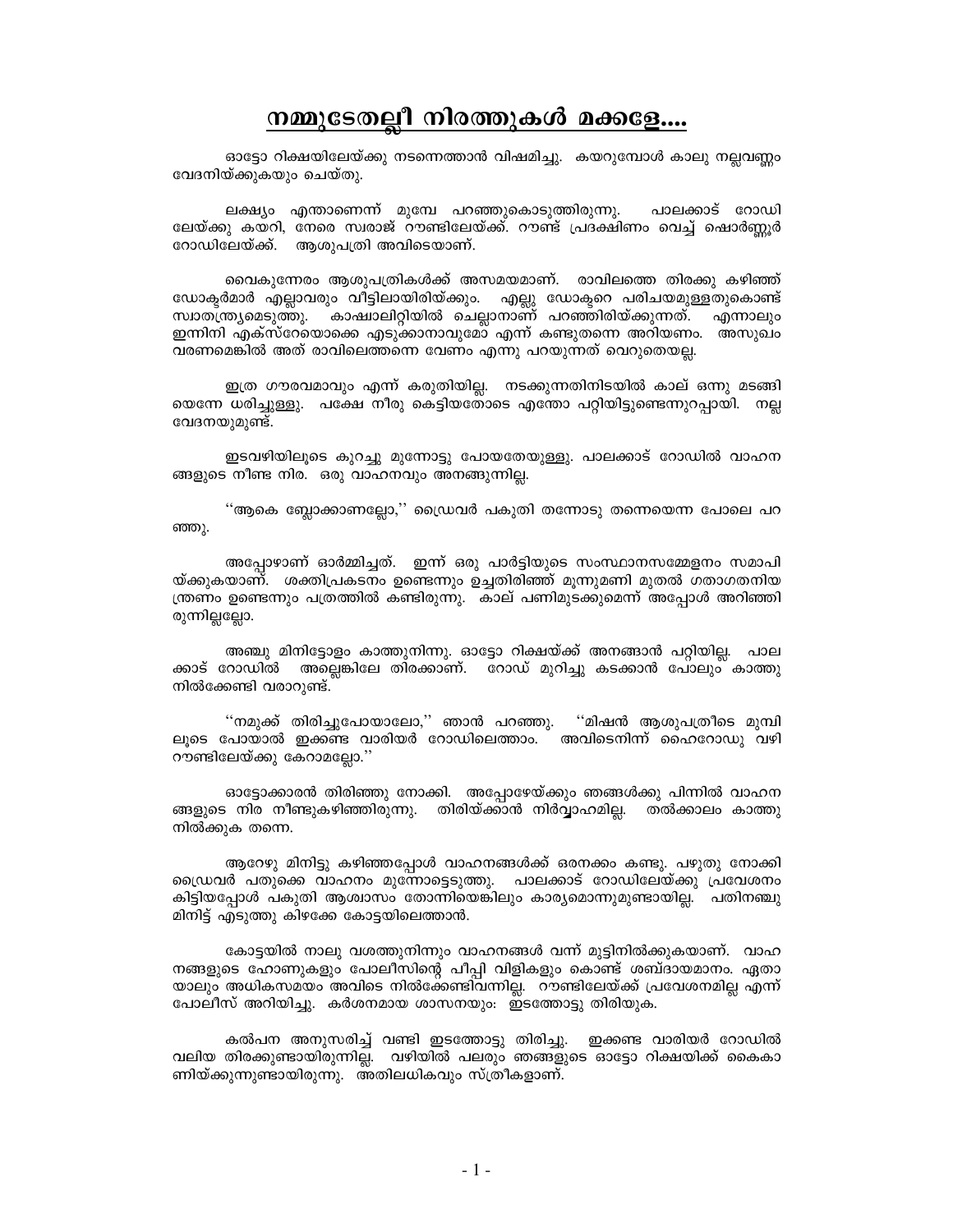"പെണ്ണുങ്ങൾക്കാണ് ദുരിതം," ഓട്ടോക്കാരൻ പറഞ്ഞു. "വല്ലോണം വീട്ടിലെത്തി യാൽ മതിയെന്നായിട്ടുണ്ടാവും അവർക്ക്. വീട്ടില് കുട്ടികള് കാത്തി്രിയ്ക്കുന്നുണ്ടാവും. പാവങ്ങൾ.''

ഹൈറോഡിലെത്തിയപ്പോഴേയ്ക്കും കുറേ ടാബ്ലോകൾ ബാൻഡു വാദ്യവുമായി .എതിരെ വന്നു. അവർ വാഹനനിരകളെ തടഞ്ഞുകൊണ്ട് റോഡിൽ നിറഞ്ഞു. അതോടെ എല്ലാ നിയന്ത്രണവും വിട്ടു. ബാഡ്ജ് കുത്തിയ പ്രവർത്തകർ റോഡ് മുറിച്ചുകടന്ന് ഒഴുകി ക്കൊണ്ടിരുന്നു. ബസ്സുകൾ നീങ്ങുന്നില്ലെന്നു കണ്ട് അതിലെ യാത്രക്കാർ ബസ് സ്റ്റാൻഡി ലേയ്ക്ക് ഇറങ്ങിനടക്കാൻ തുടങ്ങിയിരുന്നു.

''ബസ് സ്റ്റാൻഡിലെത്തിയാൽ എല്ലാം സമാധാനമായി എന്നാണ് വിചാരം,'' ഓട്ടോ ക്കാരൻ പറഞ്ഞു്. ''ഇന്ന് പകുതി ബസ്സുകളും ഉണ്ടാവില്ല. റൂട്ട് ബസ്സുകളിൽ അധികവും ജാഥക്കാരെ കൊണ്ടുവരാൻ കോൺട്രാക്റ്റ് ആയി ഓടുകയാവും.'

ശക്തൻ തമ്പുരാൻ സ്റ്റാൻഡിൽ വാഹനങ്ങൾ തലങ്ങും വിലങ്ങും കിടക്കുന്നു. ബസ്സുകൾക്കു മുന്നിൽ ഓരോ യൂണിറ്റിന്റേയും പേരു കെട്ടിയ ബാനറുകളുണ്ട്. എവിടെനി ന്നൊക്കെയോ ഉച്ചഭാഷിണിയിൽ അറിയിപ്പുകൾ. യാത്രക്കാർ പരിഭ്രാന്തരായി അങ്ങോട്ടുമി ങ്ങോട്ടും നടക്കുന്നു.

ഓട്ടോക്കാരൻ പറഞ്ഞു: ''മാഷേ, നമുക്ക് ഒരു കാര്യം ചെയ്യാം. റിങ്ങ് റോഡു വഴി അവിടെനിന്ന് സപ്തതി മന്ദിരം വഴി ഷൊർണ്ണൂർ എം ജി റോഡിലേയ്ക്കു കടക്കാം. റോഡിലേയ്ക്ക് എത്താം. കുറച്ചു വളവാണ്, എന്നാലും.''

എനിയ്ക്കു വിരോധമൊന്നുമുണ്ടായിരുന്നില്ല. വേറെ വഴിയൊന്നും ഇല്ലല്ലോ. വണ്ടി കുറച്ചുകൂടി ദൂരം മുന്നോട്ടു പോയപ്പോൾ പട്ടുകൊടിയേന്തിയ ധാരാളം പേർ റോഡിന്റെ ഇരുവശത്തുമായി കൂട്ടം കൂടി നിൽക്കുന്നു. സ്വരാജ് റൗണ്ടിലേയ്ക്ക് പുറപ്പെടാ നുള്ള ജാഥയ്ക്കുള്ളവരാണ്. അതിൽത്തന്നെ കുറേ പേർ വഴിയിലേയ്ക്ക് ഇറങ്ങിനിന്നതു കൊണ്ട് വാഹനങ്ങളൊന്നും മുന്നോട്ടു പോവുന്നില്ല.

പത്മവ്യൂഹത്തിൽപ്പെട്ടതു പോലെ ഓട്ടോ മുന്നോട്ടും പിന്നോട്ടും നീങ്ങാനാവാതെ നിന്നു. ഓട്ടോ റിക്ഷക്കാരന്റ് എൻജിൻ ഓഫ് ആക്കി.

"അര മണിക്കുർ കഴിഞ്ഞു നമ്മൾ പുറപ്പെട്ടിട്ട്," അയാൾ പറഞ്ഞു. ് ചുരുങ്ങീത് നാല് ഓട്ടത്തിന്റെ സമയമായി.''

പിന്നെയും പതിനഞ്ചു മിനിട്ടു കഴിഞ്ഞു വഴി ഒഴിഞ്ഞു കിട്ടാൻ. ദിവാൻജി മൂല യിൽ എത്തിയപ്പോൾ പോലീസ് വീണ്ടും ഇടപെട്ടു. ഗതി ഇടത്തോട്ടു തന്നെ. പൂത്തോളിലേ യ്ക്കുള്ള വഴിയിലേയ്ക്കാണ് തിരിച്ചുവിട്ടത്. ഗതാഗതത്തിന്റെ താളം ആകെ തെറ്റിയതു കാരണം വേണ്ടത്ര വാഹനങ്ങൾ മുന്നിലുണ്ടായിരുന്നു. നിരങ്ങൽ തന്നെ യോഗം.

പതുക്കെപ്പതുക്കെ പൂത്തോളും കടന്ന് എം ജി റോഡിലെത്തി വലത്തോട്ടു തിരി യാൻ ഭാവിച്ചപ്പോൾ പോലീസ് തടഞ്ഞു. എവിടേയ്ക്കാണ് പോവേണ്ടത് എന്ന ചോദ്യമൊ ന്നുമില്ല. കർശനമായ ശാസനയായിരുന്നു: പടിഞ്ഞാറേ കോട്ടയിലേയ്ക്കു പോവുക.

എവിടേയ്ക്കാണ് ഈ യാത്ര എന്ന് അമ്പരക്കുകയായിരുന്നു ഞാൻ. ഓട്ടോക്കാരൻ പക്ഷേ തോൽക്കാനുള്ള ഭാവമായിരുന്നില്ല. ''നമുക്ക് പൂങ്കുന്നത്തേയ്ക്കു പുവ്വാം,'' അയാൾ പറഞ്ഞു: ''അവിടെനിന്ന് ഓവർ ബ്രിഡ്ജ് കടന്ന് പാട്ടുരായ്ക്കലിൽ എത്താം. ആശുപത്രി യിലേയ്ക്ക് അവിടെനിന്നു തിരിയാമല്ലോ.''

പടിഞ്ഞാറേ കോട്ടയെത്തിയപ്പോൾ വീണ്ടും വാഹനക്കൂട്ടം. അത്ര പെട്ടെന്നൊന്നും പൂങ്കുന്നത്ത് എത്തില്ലെന്നു തീർച്ചയായി. ഓട്ടോക്കാരൻ ഒരു ദീർഘനിശ്വാസം വിട്ടു:

"നാലു കൊല്ലായി മാഷേ ഈ വണ്ടി എടുത്തിട്ട്. രണ്ടു കൊല്ലം മുമ്പ് കടം വീടിയതേയുള്ളു. എന്നാലും കയ്യിൽ ഒന്നും ബാക്കിയില്ല. രണ്ടു പെങ്കുട്ട്യോളാ. എട്ടിലും പത്തിലും. ഭാര്യയ്ക്ക് തുന്നൽപ്പണിയുള്ളതുകൊണ്ട് തട്ടിമുട്ടിപ്പോണൂ എന്നു മാത്രം.

"വണ്ടിയ്ക്ക് ഓട്ടമില്ലേ?"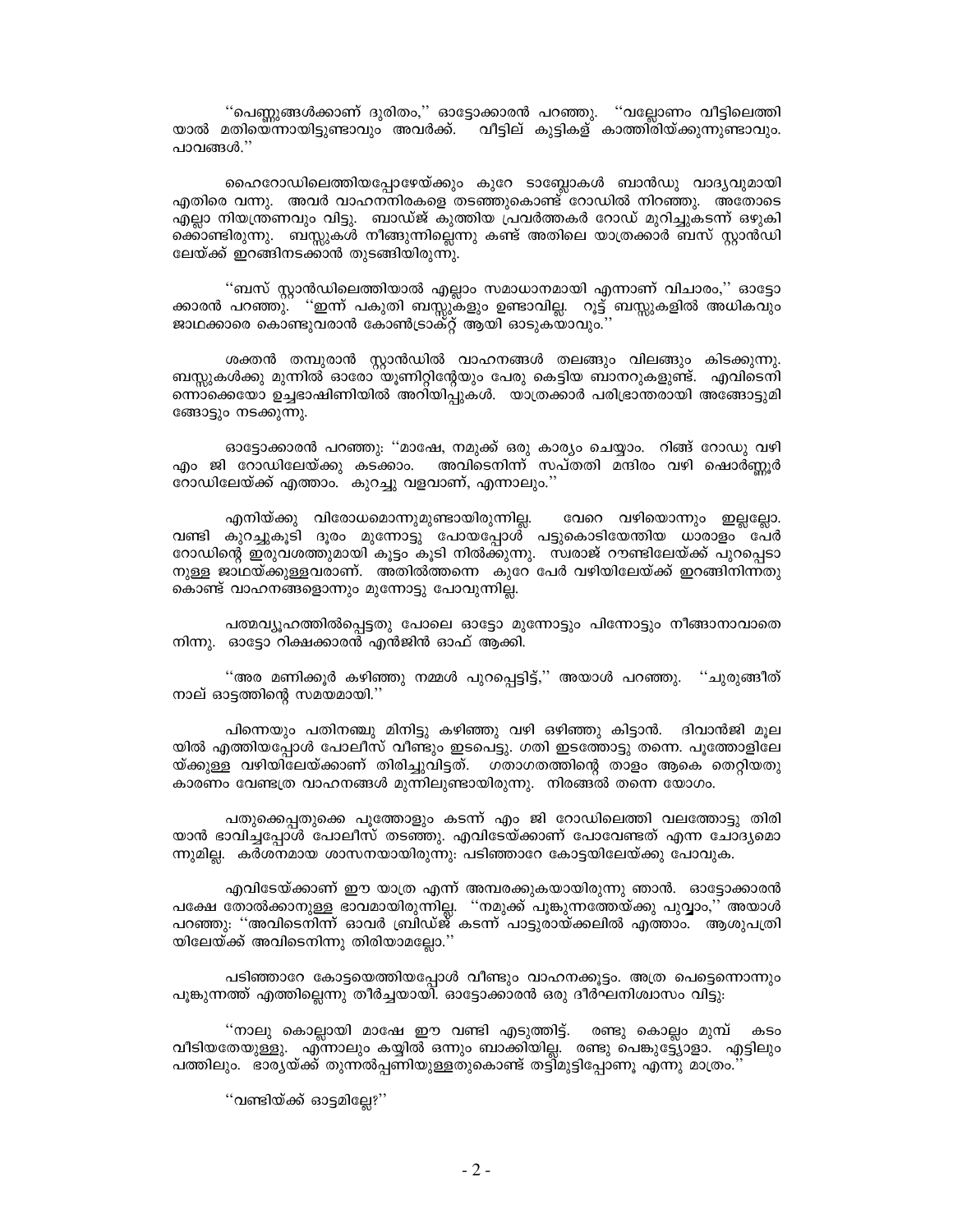''ഇല്യാന്നു പറയാൻ വയ്യ. എന്നാലും പണ്ടത്തേപോലെയില്ല. എല്ലാ പേട്ടയിലും നിറയെ വണ്ടികളല്ലേ. പിന്നെ, ദേ ഇതു പോലുള്ള ദിവസം രണ്ടെണ്ണം ആയാൽ മതീലോ. ഇന്നത്തെ ദിവസം പോക്കാ. രാവിലെയും ഒന്നുണ്ടായിരുന്നു. കലകറേറ്റ് മാർച്ച്. വഴി മൊടക്കീട്ട് വേണംന്ന് നിർബ്ബന്ധാ അവർക്ക്. പത്താളേ ഉള്ളൂച്ചാലും റോഡിൽ നിറ ഞ്ഞാണ് നടക്കുക. ഗതാഗതം സ്തംഭിപ്പിച്ചാലല്ലേ നാലാള് അറിയുള്ളൂ.'

കലക്റ്ററേറ്റ് മാർച്ച് എന്നുമുള്ളതാണ്. കലക്റ്ററേറ്റിലേയ്ക്കാണെങ്കിലും സ്വരാജ് റൗണ്ട് ചുറ്റണം എന്ന് പ്രകടനക്കാർക്ക് നിർബ്ബന്ധമാണ്.

''വല്ല ഹർത്താലും പണിമൊടക്കുമൊക്കെ വന്നാലും ഇങ്ങനെയൊക്കെയാണ്,'' ഓട്ടോക്കാര്ൻ തുടർന്നു. ''വണ്ടി പൊറത്തെടുക്കാൻ പറ്റില്ല. നിങ്ങളേപ്പോലെയല്ലല്ലോ ഞങ്ങടെ കാര്യം. ഓടീല്യാച്ചാൽ ഓടീല്യാ. അന്നത്തെ കളക്ഷൻ പിന്നെ കിട്ട്ല്യലോ.'

കാല് വിങ്ങുന്നുണ്ട്. കുറേ നേരം തൂക്കിയിട്ടതുകൊണ്ടാവും. ഞാൻ സീറ്റിന്റെ ഒര രികിലേയ്ക്കു നീങ്ങിയിരുന്ന് കാല് സീറ്റിലേയ്ക്കു കയറ്റിവെച്ചു.

കേരളവർമ്മ സ്റ്റോപ്പിലെത്തിയപ്പോൾ വീണ്ടും വഴിതടസ്സം. ഏതായാലും പരിസ രത്ത് പോലീസിനെയൊന്നും കാണാനില്ല. എതിരെയുള്ള വഴിയിലൂടെ ജാഥ കൊടിയു മേന്തി അതിവേഗം എത്തിക്കൊണ്ടിരിയ്ക്കുകയാണ്. ആകാശത്തേയ്ക്ക് മുഷ്ഠികൾ ഉയർന്നു. ആവേശത്തോടെ മുദ്രാവാകൃങ്ങളും.

"പാവങ്ങൾക്കു വേണ്ടിയാണ് എല്ലാവരും ആണയിടുന്നത്,'' മുദ്രാവാക്യം ശ്രദ്ധിച്ച് ഓട്ടോക്കാരൻ തുടർന്നു. ''പാവങ്ങളിൽ ്ഓട്ടോക്കാർ പെടില്ല എന്നു തോന്നുന്നു. ഇല്ലെ ങ്കിൽ ഞങ്ങളുടെ അന്നം മുടക്കി ഇങ്ങനെ ഓരോ പരിപാടി വെയ്ക്കില്ലല്ലോ.''

സമയം ആറു മണിയാവാൻ ആറു മിനിട്ട്. ആറു മണിയോടെ കാഷ്വാലിറ്റിയിൽ എത്താമെന്നാണ് എല്ലു ഡോക്ടർ പറഞ്ഞിട്ടുള്ളത്. ഇനി ആറു മണിയ്ക്ക് അവിടെ എത്താൻ പറ്റുന്ന കാര്യം സംശയ്മാണ്.

പൂങ്കുന്നം കടന്നപ്പോൾ ഓവർ ബ്രിഡ്ജിൽ പതിവിലും തിരക്ക്. മുട്ടിമുട്ടിക്കൊണ്ട് വാഹനങ്ങൾ നിരങ്ങിക്കൊണ്ടിരുന്നു. ഇതിനിടെ മുദ്രാവാക്യം മുഴക്കിക്കൊണ്ട് രണ്ട് സ്പെഷൽ ബസ്കുകൾ ഞങ്ങളെ കടന്നുപോയി. അവർക്ക് വഴിതടസ്സമൊന്നും പ്രശ്നമ ല്ലെന്നു തോന്നി.

പാട്ടുരായ്ക്കലിൽ എത്തിയപ്പോഴാണ് കണക്കു കൂട്ടലുകൾ എല്ലാം പിഴച്ചു എന്നു ് ഇടത്തുനിന്ന് വലിയ വലിയ ജാഥകൾ എത്തിക്കൊണ്ടിരിയ്ക്കുകയാണ്. മനസിലായത്. റൗണ്ടിലേയ്ക്കുള്ള വഴി ബ്ലോക് ചെയ്തുകൊണ്ട് പോലീസുകാരൻ നിൽക്കുന്നു.

"കോപ്പറേറ്റീവ് ആശുപത്രിയിലേയ്ക്കാണ്,'' പോലീസുകാരനോട് എന്നെ ചുണ്ടി ക്കാണിച്ച് ഓട്ടോക്കാരൻ പറഞ്ഞു. ''പൊയ്ക്കോട്ടെ?''

പോലീസുകാരൻ ചിരിച്ചു. ''നിങ്ങളുടെ വണ്ടി മാത്രമായിട്ടോ? ഒരൊറ്റ വണ്ടിയും റൗണ്ടിലേയ്ക്ക് കടത്തിവിടരുതെന്നാണ് ഓർഡർ.''

''എന്താ വേണ്ടത് മാഷേ?'' ഓട്ടോക്കാരൻ തിരിഞ്ഞു നോക്കി. ''മാഷക്ക് ഇറങ്ങി നടക്കാൻ പറ്റുമോ?''

''അതിനു പറ്റുമെങ്കിൽ എനിയ്ക്ക് ആശുപത്രിയിൽ പോണ്ടല്ലോ,'' ഞാൻ ചിരിച്ചു. ''നമുക്ക് ഒരു കാര്യം ചെയ്യാം. ജാഥ തീരട്ടെ. അപ്പോൾ മുന്നോട്ടു തന്നെ പുവ്വാം.''

 $"$ മുന്നോടോ? $"$ 

''അതെ; വീട്ടിലേയ്ക്.''

''അപ്പോൾ ഡോക്വറെ കാണണ്ടേ?''